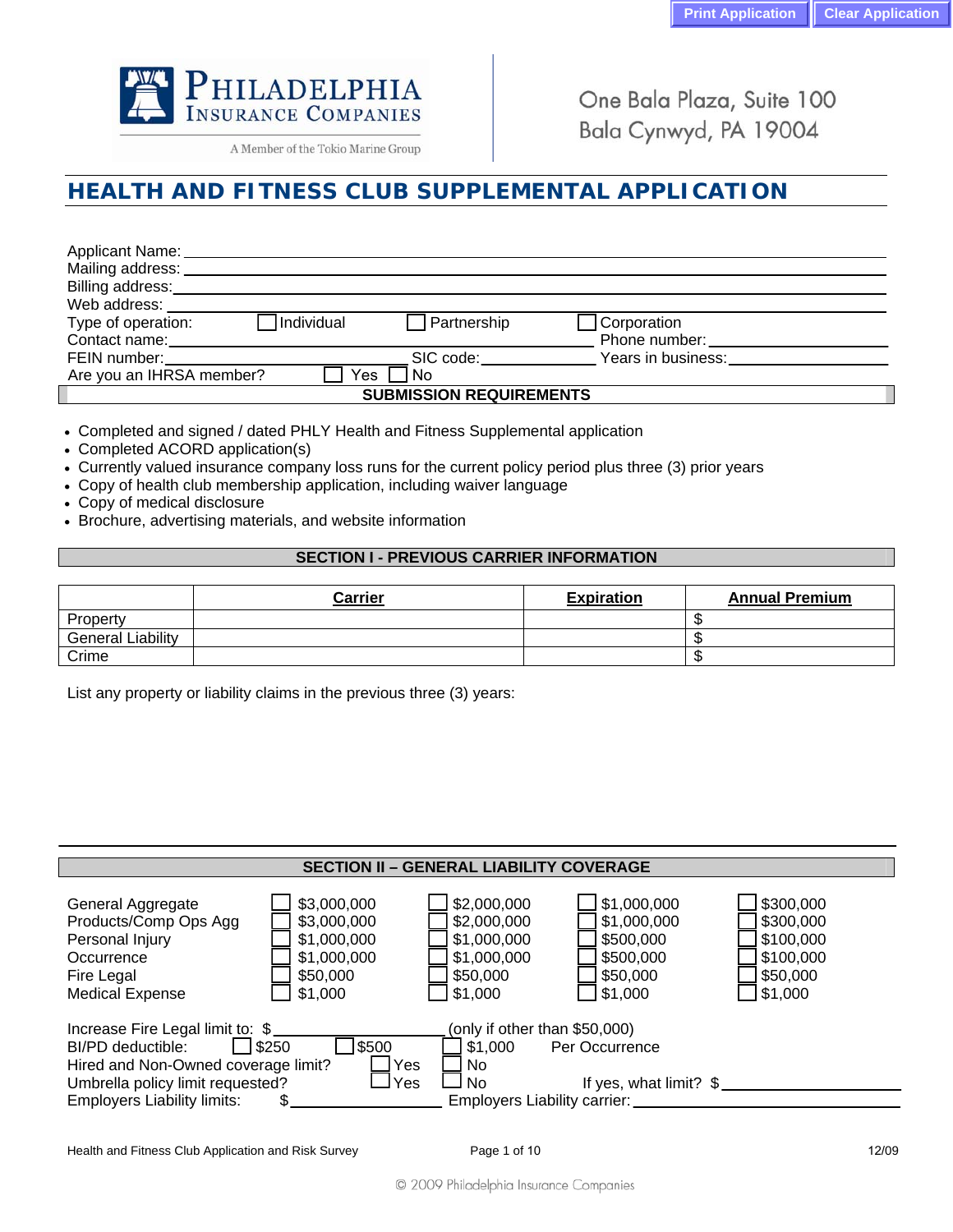| Additional Insured(s)       |
|-----------------------------|
| Lessor of leased equipment: |
| Lessor of premises:         |
| Mortgagee: _                |
| Grantor of franchise:       |

# **SECTION III – PROPERTY SECTION**

| <b>Building(s)</b> |                           |                                      |                                                                                     |                    |                |                                                                                                                                                                                                         |               |           |
|--------------------|---------------------------|--------------------------------------|-------------------------------------------------------------------------------------|--------------------|----------------|---------------------------------------------------------------------------------------------------------------------------------------------------------------------------------------------------------|---------------|-----------|
| Loc.               | Bldg.                     | <b>ACV/RC</b>                        | Limit of                                                                            |                    |                |                                                                                                                                                                                                         |               |           |
| No.                | No.                       |                                      | <b>Insurance</b>                                                                    | <b>Coinsurance</b> | <b>Address</b> |                                                                                                                                                                                                         |               |           |
|                    |                           |                                      | \$                                                                                  |                    |                |                                                                                                                                                                                                         |               |           |
|                    |                           |                                      | \$                                                                                  |                    |                |                                                                                                                                                                                                         |               |           |
|                    |                           |                                      | \$                                                                                  |                    |                |                                                                                                                                                                                                         |               |           |
|                    |                           |                                      | \$                                                                                  |                    |                |                                                                                                                                                                                                         |               |           |
|                    |                           |                                      |                                                                                     |                    |                |                                                                                                                                                                                                         |               |           |
|                    |                           |                                      | <b>Contents (Includes Improvements &amp; Betterments)</b>                           |                    |                |                                                                                                                                                                                                         |               |           |
| Loc.               | Bldg.                     | <b>ACV/RC</b>                        | Limit of                                                                            | <b>Coinsurance</b> | <b>Address</b> |                                                                                                                                                                                                         |               |           |
| No.                | No.                       |                                      | <b>Insurance</b>                                                                    |                    |                |                                                                                                                                                                                                         |               |           |
|                    |                           |                                      | \$                                                                                  |                    |                |                                                                                                                                                                                                         |               |           |
|                    |                           |                                      | \$                                                                                  |                    |                |                                                                                                                                                                                                         |               |           |
|                    |                           |                                      | \$                                                                                  |                    |                |                                                                                                                                                                                                         |               |           |
|                    |                           |                                      | \$                                                                                  |                    |                |                                                                                                                                                                                                         |               |           |
| Deductible:        |                           | $\Box$ \$500                         | $\Box$ \$1,000                                                                      |                    |                |                                                                                                                                                                                                         |               |           |
|                    |                           |                                      | Business Income: Limit of Insurance: \$                                             |                    |                | (Monthly Limit of Indemnity Form)                                                                                                                                                                       |               |           |
|                    |                           | <b>Monthly Limitation:</b>           | $\Box$ 1/3<br>1/4                                                                   | $\Box$ 1/6         |                |                                                                                                                                                                                                         |               |           |
|                    |                           |                                      |                                                                                     |                    |                |                                                                                                                                                                                                         |               |           |
|                    | Construction of building: |                                      |                                                                                     |                    |                |                                                                                                                                                                                                         |               |           |
| Walls:             |                           | $\Box$ Wood frame                    | <b>Brick / Brick</b><br>$\mathbf{1}$                                                |                    | Steel frame    | <b>□ Other:</b> ______________________                                                                                                                                                                  |               |           |
|                    |                           |                                      |                                                                                     |                    |                |                                                                                                                                                                                                         |               |           |
| Roof:              |                           | $\Box$ Wood frame                    | Poured concrete                                                                     | $\Box$             | Steel frame    | Other: ______________________                                                                                                                                                                           |               |           |
| Floor:             |                           | $\Box$ Wood frame                    | Concrete                                                                            |                    |                |                                                                                                                                                                                                         |               |           |
|                    |                           |                                      |                                                                                     |                    |                |                                                                                                                                                                                                         |               |           |
|                    |                           |                                      |                                                                                     |                    |                |                                                                                                                                                                                                         | Yes           |           |
|                    |                           |                                      | Does the property have automatic fire sprinklers?                                   |                    |                |                                                                                                                                                                                                         |               | <b>No</b> |
|                    |                           |                                      |                                                                                     |                    |                | Does the property have automatic the spiritualistic station.<br>Distance to: Hydrant: Hydrant: Fire station: Fire station<br>Burglar Alarms: Decal Dentral station only w/keys Dentral station w/o keys |               |           |
|                    |                           |                                      | Does the property have aluminum wiring?                                             |                    |                |                                                                                                                                                                                                         | $\Box$ Yes    | <b>No</b> |
|                    |                           |                                      |                                                                                     |                    |                | If yes, has it been retrofitted with one of the PIC approved connectors and by a licensed electrician?                                                                                                  | Yes           | <b>No</b> |
|                    |                           |                                      | (Indicate which one): $\qquad \qquad \qquad \Box \text{ Yes} \quad \Box \text{ No}$ |                    |                | AlumiConn?                                                                                                                                                                                              | $\Box$ Yes    | $\Box$ No |
|                    |                           |                                      |                                                                                     |                    |                |                                                                                                                                                                                                         |               |           |
|                    |                           |                                      | Please supply retro-fit documentation or statement from installing contractor.      |                    |                |                                                                                                                                                                                                         |               |           |
|                    |                           | Does the Applicant own the building? |                                                                                     |                    |                |                                                                                                                                                                                                         | $\square$ Yes | $\Box$ No |
|                    |                           |                                      |                                                                                     |                    |                |                                                                                                                                                                                                         |               |           |
|                    |                           | Mortgagee: __________________        |                                                                                     |                    |                |                                                                                                                                                                                                         |               |           |
|                    |                           |                                      |                                                                                     |                    |                |                                                                                                                                                                                                         |               |           |
| <b>Signs</b>       |                           |                                      |                                                                                     |                    |                |                                                                                                                                                                                                         |               |           |
|                    | <b>Type</b>               |                                      |                                                                                     | Value              |                | Location                                                                                                                                                                                                |               |           |
|                    | 1.                        |                                      |                                                                                     | $\frac{1}{2}$      |                |                                                                                                                                                                                                         |               |           |
|                    |                           | 2.                                   |                                                                                     |                    |                |                                                                                                                                                                                                         |               |           |
|                    |                           |                                      |                                                                                     | $-$ \$ $-$         |                |                                                                                                                                                                                                         |               |           |
|                    |                           |                                      |                                                                                     |                    |                |                                                                                                                                                                                                         |               |           |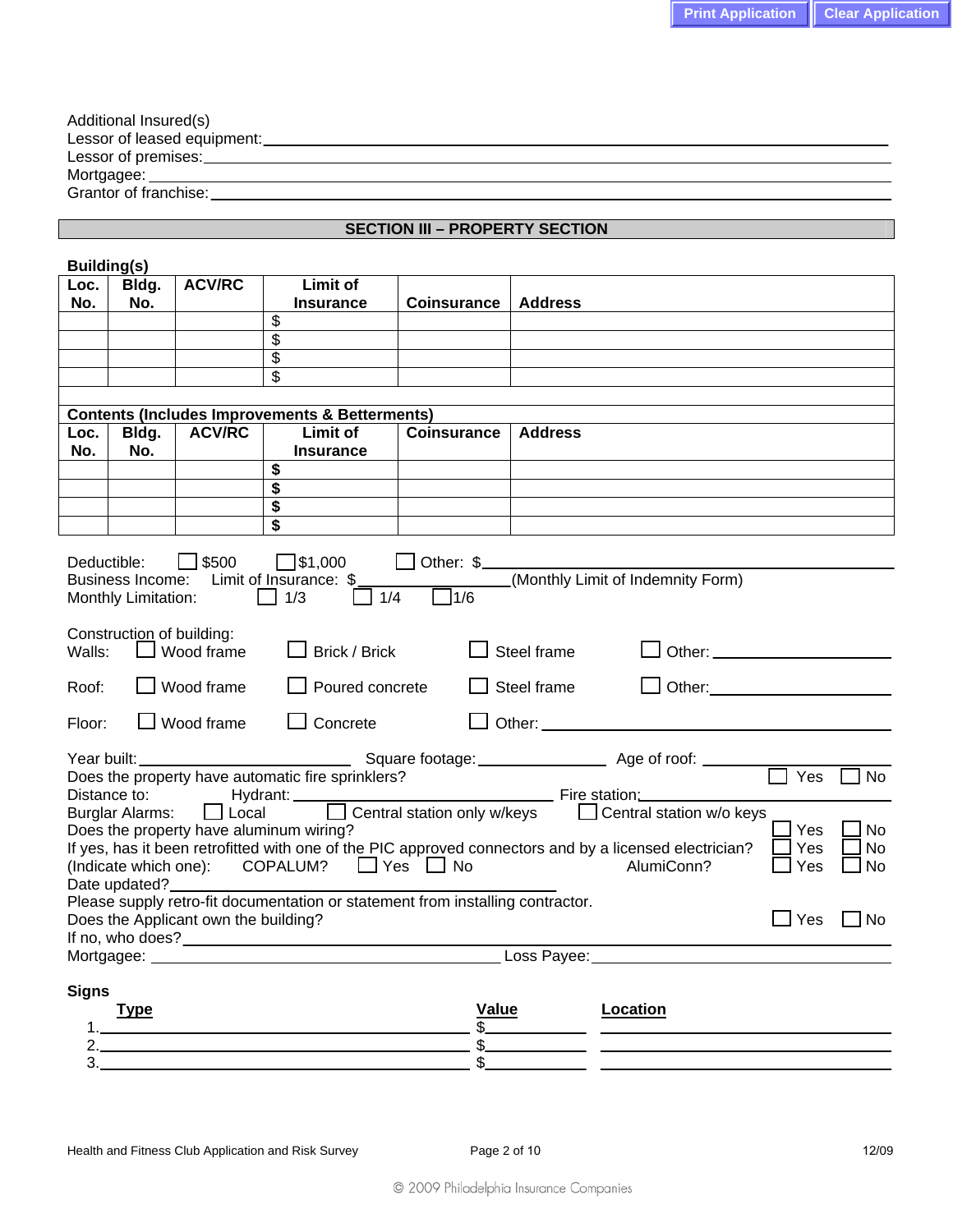| <b>Flood</b><br>Does the Applicant have a current flood policy in force?<br>No ا<br>Yes<br>If yes, attach a copy of the declarations sheet.<br>If no, would you like a flood quote with our proposal?<br>$\Box$ No<br>$\Box$ Yes<br>(Flood quote will be secured through the Write Your Own Flood Program)<br><b>Crime Coverage</b><br>Theft, Disappearance & Destruction<br>Loss Inside the Premises: \$<br>Employee Dishonesty: \$<br>Number of officers and employees who have custody of the money:<br>by whom is financial audit completed?<br>Is there a countersignature procedure in place?<br>Frequency of audits?<br><b>No</b><br>Yes<br>Frequency of bank deposits:<br>Are accounts reconciled by someone not authorized to deposit or withdraw monies?<br>$\Box$ Yes<br>$\square$ No |  |
|--------------------------------------------------------------------------------------------------------------------------------------------------------------------------------------------------------------------------------------------------------------------------------------------------------------------------------------------------------------------------------------------------------------------------------------------------------------------------------------------------------------------------------------------------------------------------------------------------------------------------------------------------------------------------------------------------------------------------------------------------------------------------------------------------|--|
| <b>SECTION IV - RISK SURVEY QUESTIONNAIRE</b>                                                                                                                                                                                                                                                                                                                                                                                                                                                                                                                                                                                                                                                                                                                                                    |  |
| 1. Gross sales: \$<br>2011 Memberships: 1. 1990 Setail: 1. 1990 Setonol 1. 1991 Setail: 1. 1991 Setail: 1. 1991 Setail: 1. 1991 Seta<br>2. Payroll: \$<br>3. Number of members at this location (both active and non-active):<br>4.<br>Number of employees: ____________Management: ________Physical Therapy: ________Personal Trainers: _______<br>5.                                                                                                                                                                                                                                                                                                                                                                                                                                           |  |
|                                                                                                                                                                                                                                                                                                                                                                                                                                                                                                                                                                                                                                                                                                                                                                                                  |  |
| 6.<br>Are certificates of insurance obtained from Applicant's sub-contractors?<br>Yes<br>No<br>7 <sub>1</sub><br>If yes, provide a copy.<br>Is the Applicant looking to provide coverage for any of the above under the policy?<br>$\square$ No<br>$\Box$ Yes<br>8.                                                                                                                                                                                                                                                                                                                                                                                                                                                                                                                              |  |
| If yes, who? $\sqrt{2}$<br>9. How many personal trainers are employed / sub-contracted at Applicant's facility? _________________________<br>How many of the personal trainers are certified by ACE, NSCA, NCSF, or other agency<br>10.<br>accredited through NCCA?_                                                                                                                                                                                                                                                                                                                                                                                                                                                                                                                             |  |
| $\Box$ Yes<br>11. Any property leased to others?<br>$\Box$ No<br>If yes, explain:                                                                                                                                                                                                                                                                                                                                                                                                                                                                                                                                                                                                                                                                                                                |  |
| Please provide square footage leased:<br>Any events held off premises by the Applicant?<br>12.<br>No<br>Yes<br>If yes, explain:                                                                                                                                                                                                                                                                                                                                                                                                                                                                                                                                                                                                                                                                  |  |
| 13.<br>Number of guests per month:                                                                                                                                                                                                                                                                                                                                                                                                                                                                                                                                                                                                                                                                                                                                                               |  |
| ]Yes<br>No<br>Are guests required to sign waiver of liability forms?<br>14.<br>15.<br>Are waivers obtained for all adult users of the club, including spouses / partners on family<br>memberships?<br>Yes<br>No<br>Yes<br>16.<br>Are medical disclosure forms requested of all members?<br>No<br>Is an incident log kept of all injuries and accidents?<br>Yes<br>17.<br>No<br>18.<br>Are all guests and members instructed on how to use equipment on a continuing basis?<br>Yes<br>No<br>19.<br>Is a pre-workout evaluation done by a fitness trainer for new members?<br>Yes<br><b>No</b><br>20.<br>Are written instructions of use on each piece of equipment?<br>Yes<br>No<br>Health and Fitness Club Application and Risk Survey<br>Page 3 of 10<br>12/09                                  |  |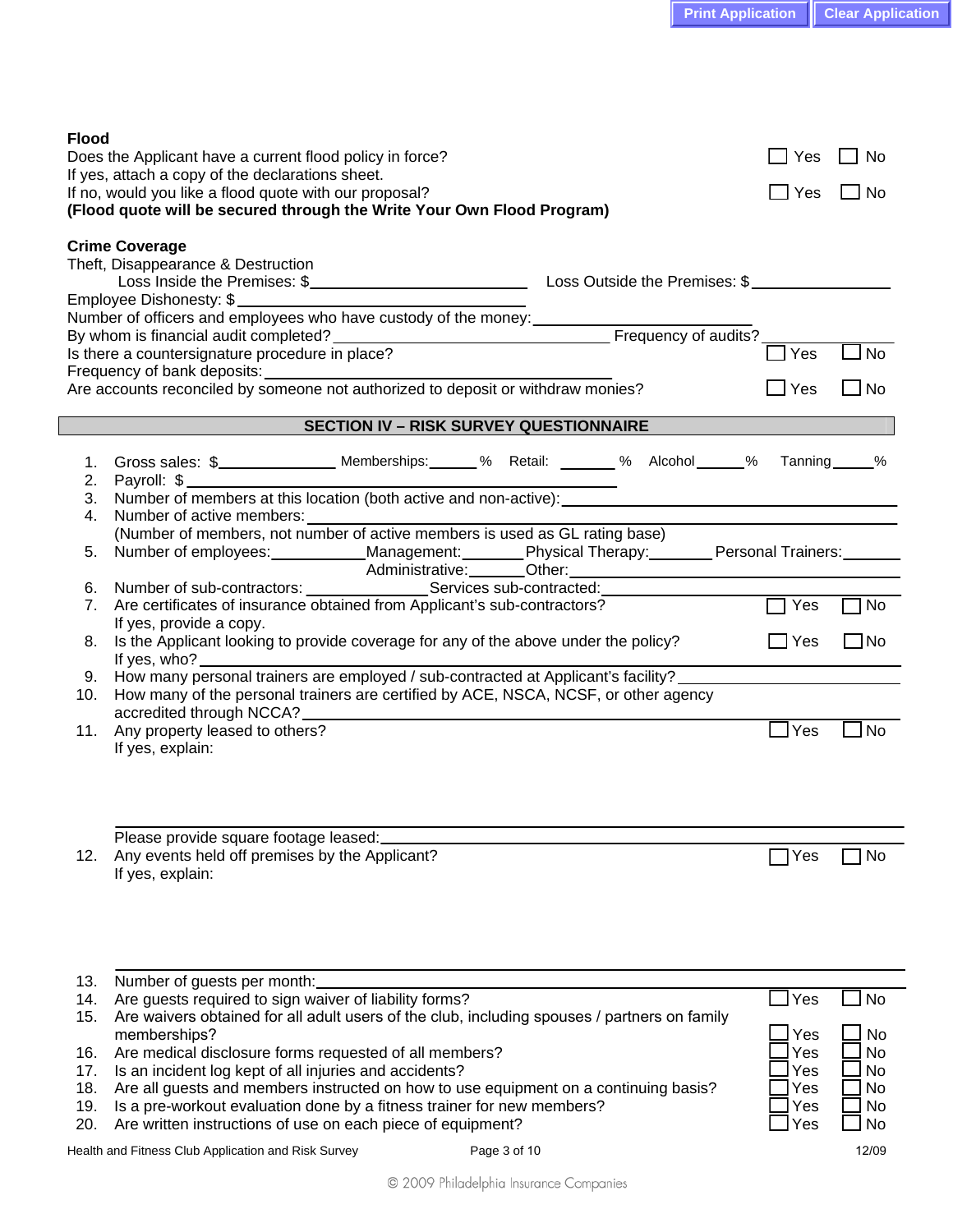| 21.<br>22. | N/A<br>Are "spotters" required for all free weights?<br>Are showers and locker rooms disinfected and cleaned daily?<br>How often? | Yes<br>⁄es | No  |
|------------|-----------------------------------------------------------------------------------------------------------------------------------|------------|-----|
| 23.        | Are there non-slip surfaces in shower areas?                                                                                      | Yes        | No. |
| 24.        | How many Automatic External Defibrillators (AED) does the Applicant have at each location?                                        |            |     |
| 25.        | How many employees at each location are trained to operate an AED?                                                                |            |     |
| 26.        | Was full CPR training included with the AED training?                                                                             | Yes        |     |
| 27.        | What are the Applicant's hours of operation?                                                                                      |            |     |
| 28.        | Is staff present during all hours of operation?                                                                                   | Yes        |     |
| 29.        | Is there a snack bar or restaurant on the premises?                                                                               | Yes        |     |
|            | If yes, square footage occupied?                                                                                                  |            |     |
| 30.        | Is there a bar serving liquor?                                                                                                    | Yes        |     |
|            | If yes, square footage occupied?                                                                                                  |            |     |
| 31.        | Is there any volunteer labor or "free membership / work exchange"?                                                                | Yes        |     |
| 32.        | Is there a pro shop?                                                                                                              | Yes        |     |
|            | If yes, square footage occupied?                                                                                                  |            |     |
| 33.        | Are any products sold with the Applicant's name or label on them?                                                                 | Yes        |     |
| 34.        | Are dietary supplements sold?                                                                                                     | Yes        |     |
|            | If yes, what brand names: ________                                                                                                |            |     |
|            |                                                                                                                                   |            |     |
|            | <b>FACILITIES AND SERVICES</b>                                                                                                    |            |     |
|            | (Supply an inventory list with values where applicable.)                                                                          |            |     |
|            |                                                                                                                                   |            |     |

| Free weights: __________________ lbs.                                   | Masseuse / Masseur                                                                                        | Yes             | No          |
|-------------------------------------------------------------------------|-----------------------------------------------------------------------------------------------------------|-----------------|-------------|
|                                                                         |                                                                                                           | Yes             | <b>No</b>   |
|                                                                         |                                                                                                           | Yes             | No          |
|                                                                         |                                                                                                           | $\lrcorner$ Yes | No          |
| Roller blading or skating: # _______________ Martial Arts               |                                                                                                           | <b>IYes</b>     | No          |
|                                                                         |                                                                                                           | Yes             | <b>No</b>   |
|                                                                         |                                                                                                           | Yes             | <b>No</b>   |
| Racquetball courts: #__________________________ Is this sub-contracted? |                                                                                                           | Yes             | No          |
|                                                                         |                                                                                                           | Yes             | <b>No</b>   |
|                                                                         |                                                                                                           | Yes             | J No        |
|                                                                         |                                                                                                           | IYes            | _l No       |
|                                                                         |                                                                                                           | l Yes           | ⊿ No        |
|                                                                         |                                                                                                           | ⊿ Yes           | $\sqcup$ No |
|                                                                         |                                                                                                           |                 |             |
|                                                                         |                                                                                                           |                 |             |
|                                                                         | Whirlpools / Jacuzzi: # __________ Indoor _______ or Outdoor ______How often is water tested? ___________ |                 |             |
|                                                                         |                                                                                                           |                 |             |
|                                                                         | Basketball courts: Indoor #______________ Outdoor #____________                                           |                 |             |
|                                                                         | Circuit equipment: # of pieces: __________________________Square footage: __________________________      |                 |             |
|                                                                         |                                                                                                           |                 |             |

#### **ABUSE AND MOLESTATION**

- 1. Is Applicant seeking a quote for Abuse & Molestation coverage?  $\Box$  Yes  $\Box$  No If no, skip this section.
- 2. Does the Applicant's staff (paid & volunteer) employment application include questions about whether the individual has ever been convicted for any crime, including sex-related or child-abuse related offenses?  $\Box$  Yes  $\Box$  No
- 3. Does Applicant's state permit criminal background investigations?<br>If ves. does the Applicant routinely request and receive such background investigations?  $\square$  Yes  $\square$  No If yes, does the Applicant routinely request and receive such background investigations?  $\Box$  Yes
- 4. Does the Applicant verify employment-related references?  $\Box$  Yes  $\Box$  No
- 5. Does the Applicant conduct a personal interview? The Contract Conduct a personal interview?
- 6. Does the Applicant have written procedures for dealing with sexual abuse?  $\Box$  Yes  $\Box$  No If yes, attach a copy.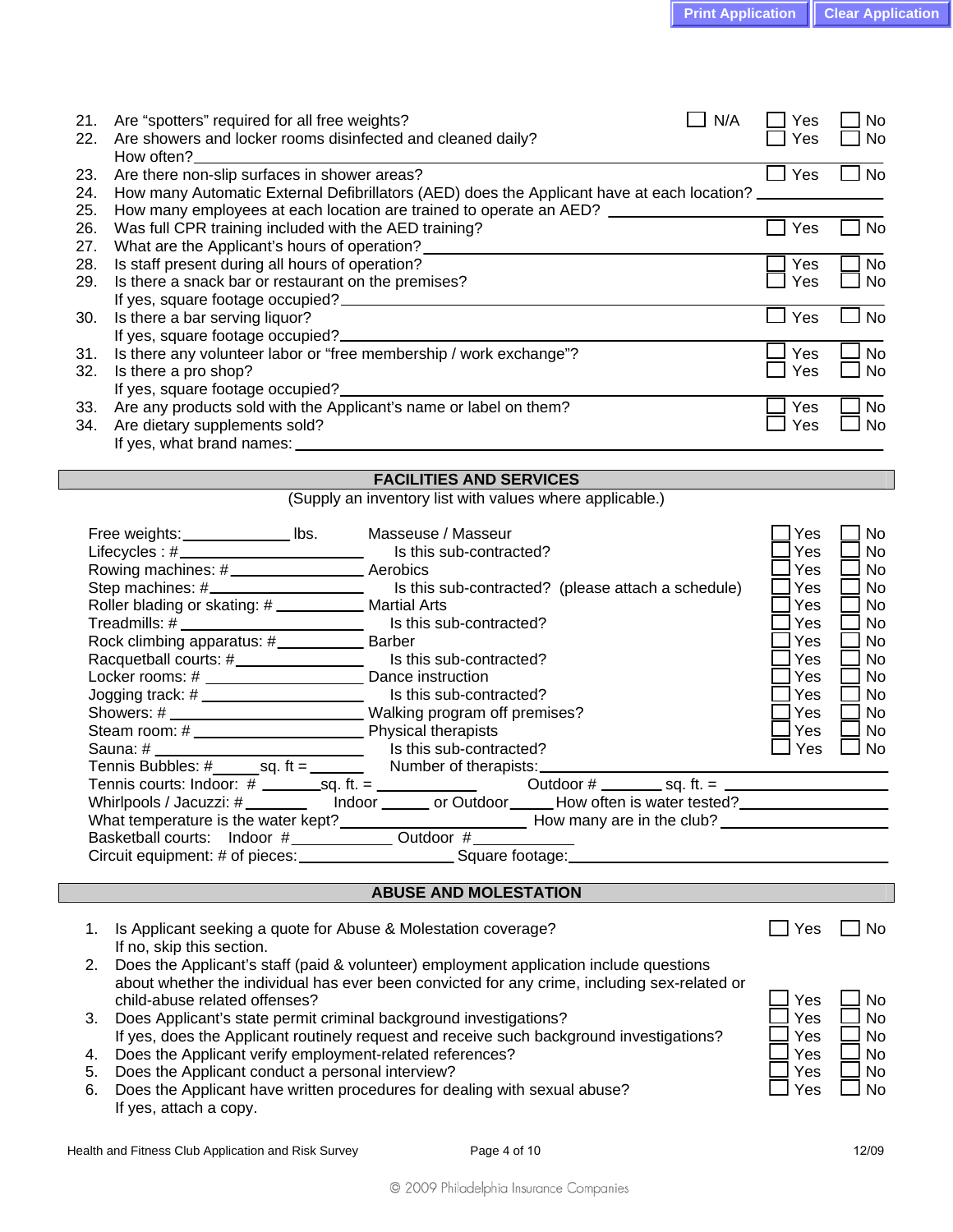| 7.<br>8.                         | Does the Applicant have a plan of supervision that monitors staff in day-to-day relationships<br>with clients, both on and off premises?<br>Has the Applicant ever had an incident which resulted in an allegation of sexual<br>a.<br>abuse? If yes, describe:                                                                                                                                                                                                                                                                                                             | $\Box$ Yes<br>Yes               | $\Box$ No<br><b>No</b>                         |
|----------------------------------|----------------------------------------------------------------------------------------------------------------------------------------------------------------------------------------------------------------------------------------------------------------------------------------------------------------------------------------------------------------------------------------------------------------------------------------------------------------------------------------------------------------------------------------------------------------------------|---------------------------------|------------------------------------------------|
|                                  | Was a claim made against the Applicant?<br>b.<br>Was the case settled?<br>C.<br>d.<br>Was the case taken to trial?<br>How much money was paid as damages to the victim? \$<br>е.                                                                                                                                                                                                                                                                                                                                                                                           | Yes<br>Yes<br>Yes               | No<br>No<br>No                                 |
| 9.                               | Regarding coverage for Abuse & Molestation, does the Applicant's current policy:<br>Exclude coverage<br>Neither exclude or limit coverage                                                                                                                                                                                                                                                                                                                                                                                                                                  |                                 |                                                |
|                                  | 10. Please indicate age range of clients:                                                                                                                                                                                                                                                                                                                                                                                                                                                                                                                                  |                                 |                                                |
|                                  | <b>SWIMMING POOLS</b>                                                                                                                                                                                                                                                                                                                                                                                                                                                                                                                                                      |                                 |                                                |
| 1.<br>2.                         | Is the pool a lap pool?<br>Outdoor $\Box$<br>Depth markings are located at what intervals?<br><u>Lepth markings</u> are located at what intervals?                                                                                                                                                                                                                                                                                                                                                                                                                         | $\exists$ Yes                   | $\Box$ No                                      |
| 3.<br>4.<br>5.<br>6.<br>7.<br>8. | How often is water tested?<br><u>Letter and the set of the set of the set of the set of the set of the set of the set of the set of the set of the set of the set of the set of the set of the set of the set of the set of the se</u><br>Is there a diving board?<br>Is there a slide?<br>Is a lifeguard present? $\Box$ Yes $\Box$ No<br>Are they certified?<br>Are SWIM AT YOUR OWN RISK signs posted with pool rules?<br>Are all swimming pools and spas compliant with Virginia Graeme Baker Pool and Spa<br>Safety Act? If no, provide a time table and action plan: | Yes<br>Yes<br>Yes<br>Yes<br>Yes | No<br><b>No</b><br>No<br>No<br>7N <sub>0</sub> |
|                                  | 9. Hours of operations:<br>10. Is the pool rented out for parties?<br>If yes, explain:                                                                                                                                                                                                                                                                                                                                                                                                                                                                                     | Yes                             | No                                             |
|                                  | DAY NURSERY / BABYSITTING                                                                                                                                                                                                                                                                                                                                                                                                                                                                                                                                                  |                                 |                                                |
|                                  |                                                                                                                                                                                                                                                                                                                                                                                                                                                                                                                                                                            |                                 |                                                |
| 1.<br>2.<br>3.<br>4.<br>5.       | Maximum length of stay?_<br>Are waivers signed by parents?                                                                                                                                                                                                                                                                                                                                                                                                                                                                                                                 | $\Box$ Yes                      | $\sqcap$ No                                    |
| 6.<br>7.                         | Qualifications of staff:<br>Activities occurring:                                                                                                                                                                                                                                                                                                                                                                                                                                                                                                                          |                                 |                                                |
|                                  |                                                                                                                                                                                                                                                                                                                                                                                                                                                                                                                                                                            |                                 |                                                |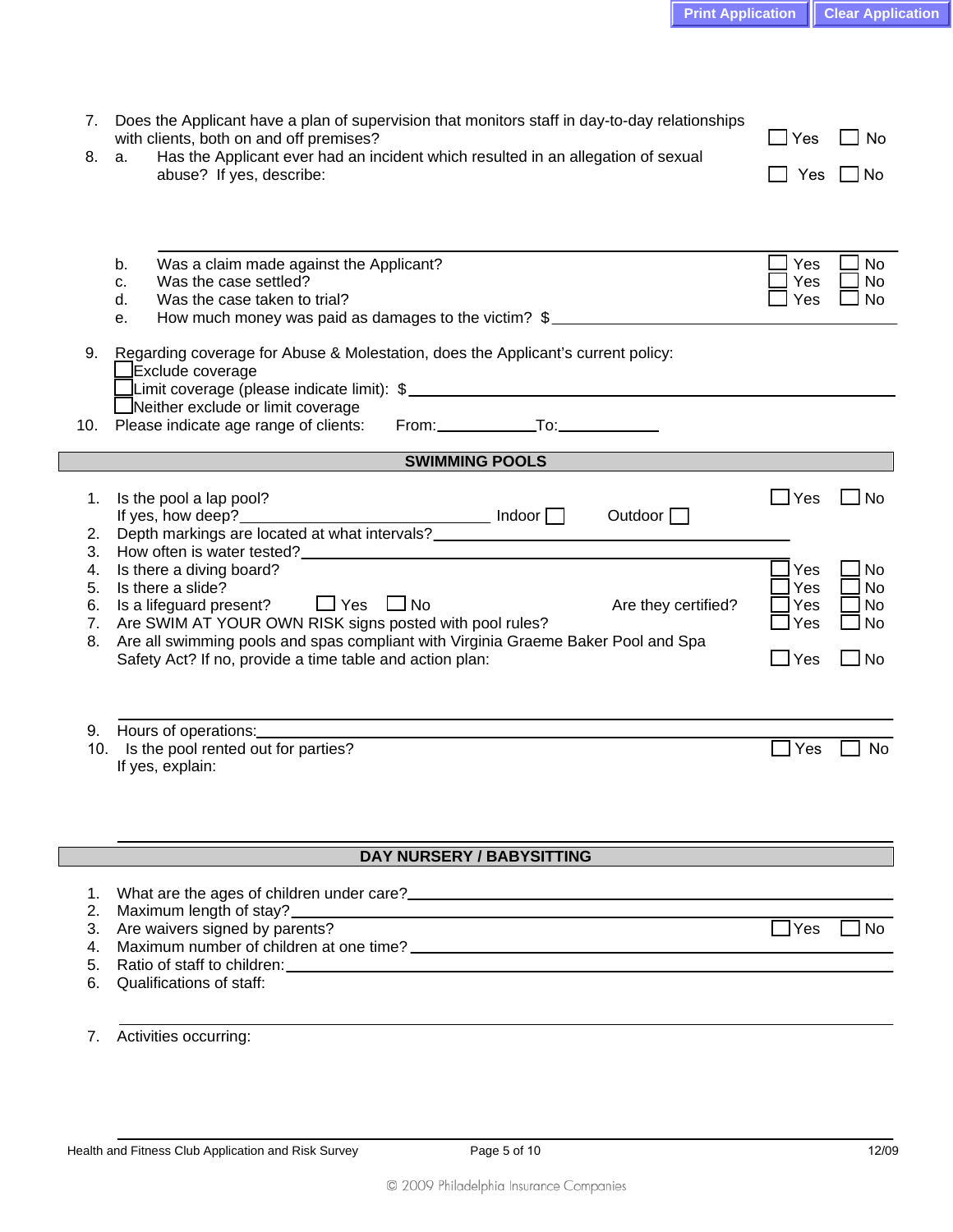| 8. | Is there a playground?<br>If yes, type of equipment?                       | Nο<br>Yes        |
|----|----------------------------------------------------------------------------|------------------|
|    | If outdoor, what type of surface is under the equipment?                   |                  |
|    | What type of supervision is given to the playground?                       |                  |
|    | <b>TANNING APPARATUS</b>                                                   |                  |
|    |                                                                            |                  |
|    |                                                                            |                  |
|    | Manufacturer: National Action of the Manufacturer:                         |                  |
| 2. | Are goggles required?                                                      | No<br>Yes        |
| 3. | Are token timers used?                                                     | No<br>Yes        |
| 4. | Are operators present?                                                     | N٥<br>Yes        |
| 5. | Are controls on the outside of the booth/bed?                              | Yes<br>No        |
| 6. | Tanning booth waiver signed by members?                                    | No<br>Yes        |
| 7. | Are only the manufacturer suggested bulbs used?                            | <b>No</b><br>Yes |
| 8. | Type of bulbs used: UVA %: UVB %: UVB %:                                   |                  |
| 9. | Are warning signs posted regarding ultraviolet rays?                       | – I Yes<br>No    |
|    | <b>SPA OPERATIONS</b>                                                      |                  |
|    | (If the Applicant performs spa operations, please complete the following.) |                  |

1. Please check the professional services that you perform and for which you desire coverage under the policy, and provide the annual receipts for each.

**NOTE**: Any professional service for which the Applicant does not provide such information will not be covered under the policy.

| NOTE: Checking a professional service does not obligate us to insure it. |                                                             |
|--------------------------------------------------------------------------|-------------------------------------------------------------|
| <b>Professional Service</b>                                              | <b>Annual Receipts</b>                                      |
| Electrolysis<br>\$                                                       |                                                             |
| Microdermabrasion**                                                      |                                                             |
| Waxing                                                                   | $\sim$                                                      |
| Manicure or Pedicure                                                     |                                                             |
| Body wraps for weight / water reduction                                  | $\frac{1}{2}$                                               |
| Hair cutting / Styling / Coloring                                        |                                                             |
| Facial / Scalp massage                                                   | <u> 1980 - Jan Barbara Barbara, maskin politik (</u>        |
| Personal trainers / Yoga instructors                                     | $\frac{1}{2}$                                               |
| Ear piercing                                                             | the control of the control of the control of the control of |
| Body piercing (other than ear lobe)                                      |                                                             |
| Facial and skin cleansing                                                | $\frac{1}{2}$                                               |
| Hydrotherapy                                                             |                                                             |
| Aromatherapy                                                             |                                                             |
| Endermology                                                              |                                                             |
| Body wraps for other than weight / water reduction                       | $\frac{1}{2}$                                               |
| Body massage                                                             | $\frac{1}{2}$                                               |
| Cosmetics / Make-up application                                          |                                                             |
| Tanning beds / booths / units                                            |                                                             |
| Tattoo or Micropigmentation                                              | <u> 1989 - Andrea Andrew Maria (h. 1989).</u>               |
| Teeth whitening                                                          |                                                             |
| Chemical Peels -                                                         |                                                             |
| What percentage concentration of active                                  |                                                             |
| ingredients?_______%                                                     |                                                             |
| Exercise / Workout                                                       |                                                             |
| Beautician service / Hair                                                |                                                             |
| Sale of products<br>\$                                                   |                                                             |

# Health and Fitness Club Application and Risk Survey **Page 6 of 10** 12/09 12/09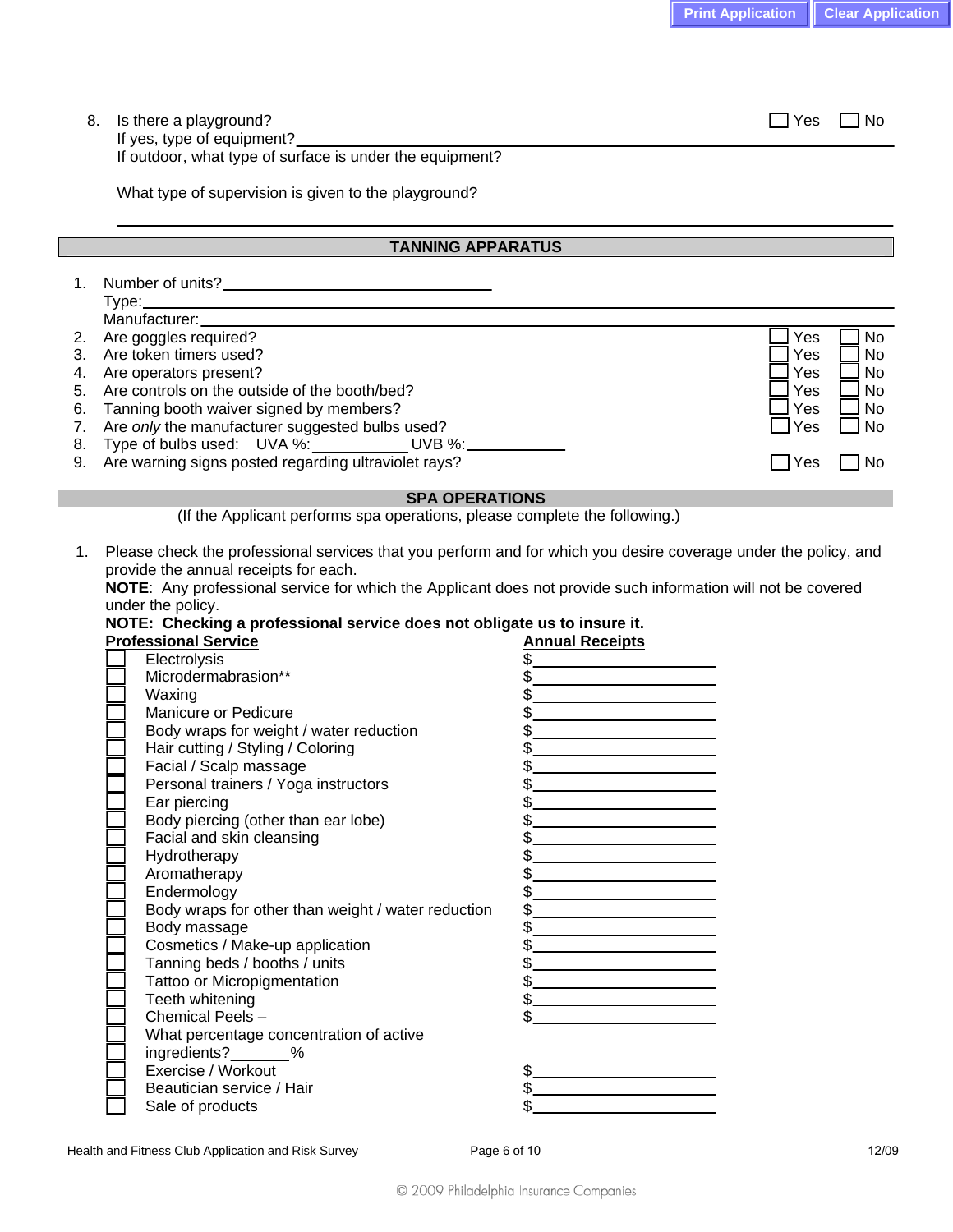| 3. | Acupuncture<br>Chiropractic<br>Laser Hair Removal<br>IF ANY SERVICES ABOVE ARE PROVIDED, YOU ARE NOT ELIGIBLE FOR THIS PROGRAM.                  |                  | Permanent make-up<br>Tattooing<br>Botox or injections of any kind |                                |                        |
|----|--------------------------------------------------------------------------------------------------------------------------------------------------|------------------|-------------------------------------------------------------------|--------------------------------|------------------------|
|    | Provide the number for each: Employees (part-time is less than 10 hrs/week) and independent contractors. Do<br>not include the owner.            |                  |                                                                   |                                |                        |
|    |                                                                                                                                                  |                  | <b>Employees</b>                                                  | <b>Independent Contractors</b> |                        |
|    | <b>Staff</b>                                                                                                                                     | <b>Full-time</b> | <b>Part-time</b>                                                  | <b>Full-time</b>               | <b>Part-time</b>       |
|    | Aestheticians                                                                                                                                    |                  |                                                                   |                                |                        |
|    | Masseuse                                                                                                                                         |                  |                                                                   |                                |                        |
|    | Body wrap technicians                                                                                                                            |                  |                                                                   |                                |                        |
|    | <b>Manicurists</b>                                                                                                                               |                  |                                                                   |                                |                        |
|    | <b>Beauticians</b>                                                                                                                               |                  |                                                                   |                                |                        |
|    | Electrologist                                                                                                                                    |                  |                                                                   |                                |                        |
|    | Pilates instructors                                                                                                                              |                  |                                                                   |                                |                        |
|    | Yoga instructors                                                                                                                                 |                  |                                                                   |                                |                        |
|    | <b>Fitness instructors</b>                                                                                                                       |                  |                                                                   |                                |                        |
|    | Aerobic instructors                                                                                                                              |                  |                                                                   |                                |                        |
|    | Students (Aesthetician or Electrologist)                                                                                                         |                  |                                                                   |                                |                        |
|    | <b>Office Staff</b>                                                                                                                              |                  |                                                                   |                                |                        |
|    | Are all technicians licensed if required by law?                                                                                                 |                  |                                                                   |                                | Yes<br>$\Box$ No       |
|    | Please provide the number of the following: Pools: ___________Jacuzzis: ___________Steam/Saunas: ____________                                    |                  |                                                                   |                                |                        |
|    | Tanning Beds / Booths : _________Hydrotherapy Tables / Tubs: _________Exercise Equipment: _________                                              |                  |                                                                   |                                |                        |
|    | Does the Applicant's equipment comply with, and are you aware of, all requirements of federal                                                    |                  |                                                                   |                                |                        |
|    | and state regulatory agencies?                                                                                                                   |                  |                                                                   |                                | Yes<br><b>No</b>       |
|    | Do independent contractors or booth renters conduct operations on applicant's premises?                                                          |                  |                                                                   |                                | No<br><b>Yes</b>       |
|    | Are the work areas where acrylics are used well ventilated?                                                                                      |                  |                                                                   |                                | No<br>Yes              |
|    | Do all employees receive safety instruction to avoid potential eye contamination by                                                              |                  |                                                                   |                                |                        |
|    | chemicals?                                                                                                                                       |                  |                                                                   |                                | No<br>Yes              |
|    | 10. Are all body contact supplies sanitized after each use?                                                                                      |                  |                                                                   |                                | <b>No</b><br>Yes       |
|    | 11. Are toxic chemicals stored away from the access of customers?                                                                                |                  |                                                                   |                                | Yes<br>No              |
|    | 12. If the Applicant's clients operate any exercise equipment, are they instructed and monitored?                                                |                  |                                                                   |                                | Yes<br>No              |
|    | Is the Applicant's business located in a private residence?                                                                                      |                  |                                                                   |                                | $\mathsf{I}$ No<br>Yes |
|    | If yes, is there a separate entrance?                                                                                                            |                  |                                                                   |                                | Yes<br>No              |
|    | Does the Applicant manufacture or re-package any product?                                                                                        |                  |                                                                   |                                | No<br>Yes              |
|    | Is any product manufactured and distributed under your private label?<br>If yes, describe the product and attach proof of manufacturer coverage: |                  |                                                                   |                                | <b>No</b><br>Yes       |

| 16.<br>17.<br>18. | Does the Applicant use, and save as a permanent record, a hazard disclosure and personal<br>injury disclaimer or waiver for each customer for all services performed?<br>Does the Applicant have a medical crisis plan?<br>Does the Applicant require health histories, intake questionnaires? | l No<br>Yes<br>$\Box$ No<br><b>Yes</b><br>⊟ No<br><b>Yes</b> |
|-------------------|------------------------------------------------------------------------------------------------------------------------------------------------------------------------------------------------------------------------------------------------------------------------------------------------|--------------------------------------------------------------|
|                   | If yes, how long are they kept?<br>19. Does the Applicant require signed waivers from all clients?<br>20. Is signage used throughout the facility to prevent injury?                                                                                                                           | ⊺ No<br>Yes<br>∣No<br>Yes                                    |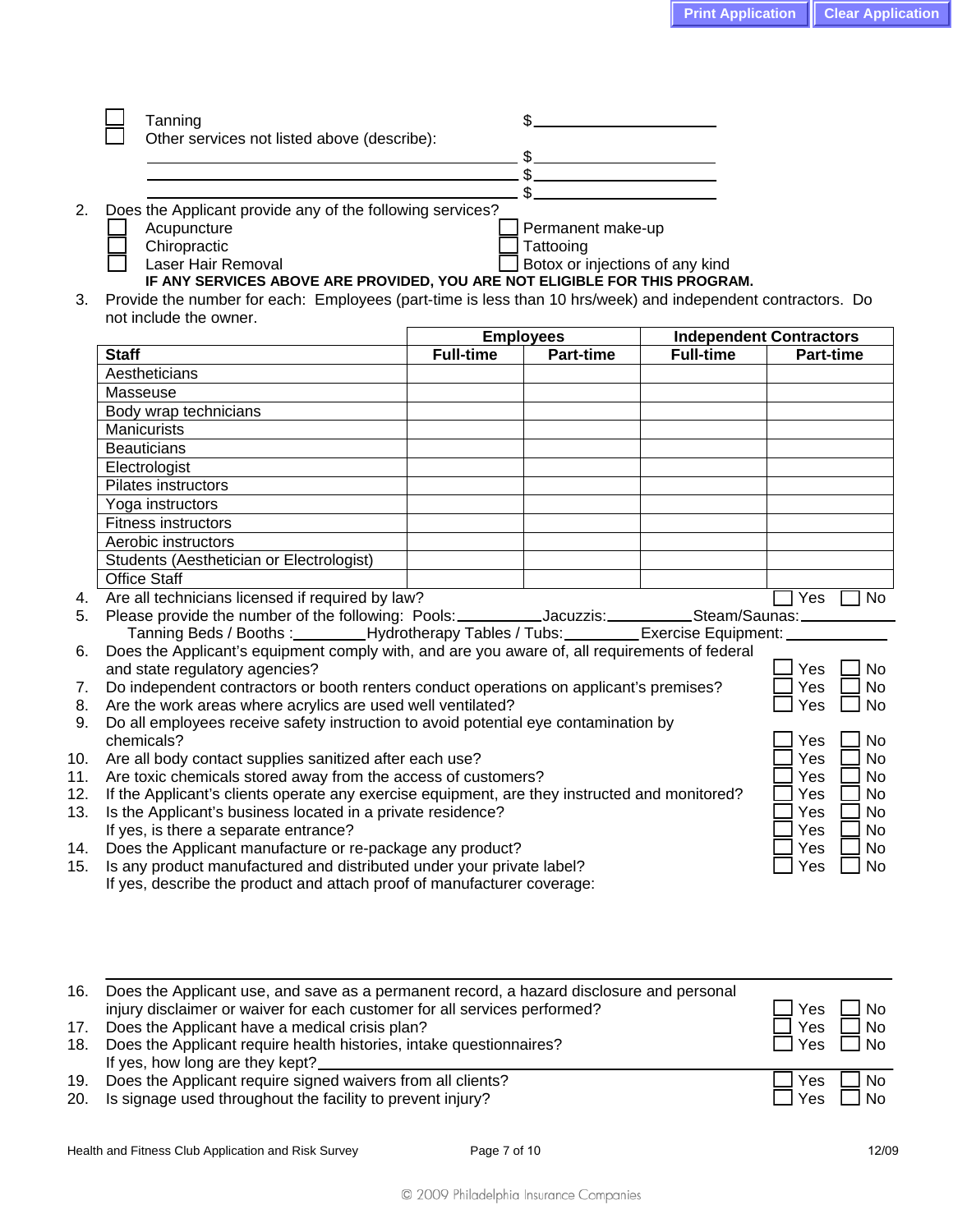- 21. Does the Applicant have non-slip surfaces in all wet areas?  $\Box$  Yes  $\Box$  No
- 22. Does the Applicant sub-lease any space to others?  $\Box$  Yes  $\Box$  Yes  $\Box$  No
- 23. Does the Applicant's facility have a restaurant / snack bar?  $\Box$  Yes  $\Box$  No
- 25. Name and address of equipment lessor who requires inclusion as additional interest:

### **No application will be accepted unless signed by the Applicant.**

The applicant warrants that all answers to the questions on this application are true and correct. Any person who, knowingly and with intent to defraud any insurance company or other person, files an application for insurance containing any false information , or conceals for the purpose of misleading information concerning any facts thereto, commits a fraudulent insurance act, which is a crime.

## **Application Addendum**

Philadelphia Insurance Companies or its authorized representatives is hereby authorized to conduct such inquires as necessary to verify all information contained in this application. Authorization is also given to obtain a personal credit report on the principal of the company.

**NOTICE TO APPLICANTS:** "ANY PERSON WHO KNOWINGLY AND WITH INTENT TO DEFRAUD ANY INSURANCE COMPANY OR OTHER PERSON FILES AN APPLICATION FOR INSURANCE OR STATEMENT OF CLAIM CONTAINING ANY MATERIALLY FALSE INFORMATION, OR CONCEALS FOR THE PURPOSE OF MISLEADING, INFORMATION CONCERNING ANY FACT MATERIAL THERETO, COMMITS A FRAUDULENT INSURANCE ACT WHICH IS A CRIME AND MAY SUBJECT SUCH PERSON TO CRIMINAL AND CIVIL PENALTIES."

**NOTICE TO ALASKA RESIDENTS APPLICANTS:** "A PERSON WHO KNOWINGLY AND WITH INTENT TO INJURE, DEFRAUD OR DECEIVE AN INSURANCE COMPANY FILES A CLAIM CONTAINING FALSE, INCOMPLETE OR MISLEADING INFORMATION MAY BE PROSECUTED UNDER STATE LAW."

**NOTICE TO ARKANSAS RESIDENT APPLICANTS: "**ANY PERSON WHO KNOWINGLY PRESENTS A FALSE OR FRAUDULENT CLAIM FOR PAYMENT OF A LOSS OR BENEFIT OR KNOWINGLY PRESENTS FALSE INFORMATION IN AN APPLICATION FOR INSURANCE IS GUILTY OF A CRIME AND MAY BE SUBJECT TO FINES AND CONFINEMENT IN PRISON."

**NOTICE TO ARIZONA RESIDENTS APPLICANTS:** "FOR YOUR PROTECTION ARIZONA LAW REQUIRES THE FOLLOWING STATEMENT TO APPEAR ON THIS FORM. ANY PERSON WHO KNOWINGLY PRESENTS A FALSE OR FRAUDULENT CLAIM FOR PAYMENT OF A LOSS IS SUBJECT TO CRIMINAL AND CIVIL PENALTIES."

**NOTICE TO COLORADO RESIDENTS APPLICANTS:** "IT IS UNLAWFUL TO KNOWINGLY PROVIDE FALSE, INCOMPLETE, OR MISLEADING FACTS OR INFORMATION TO AN INSURANCE COMPANY FOR THE PURPOSE OF DEFRAUDING OR ATTEMPTING TO DEFRAUD THE COMPANY. PENALTIES MAY INCLUDE IMPRISONMENT, FINES, DENIAL OF INSURANCE, AND CIVIL DAMAGES. ANY INSURANCE COMPANY OR AGENT OF AN INSURANCE COMPANY WHO KNOWINGLY PROVIDES FALSE, INCOMPLETE, OR MISLEADING FACTS OR INFORMATION TO A POLICYHOLDER OR CLAIMANT FOR THE PURPOSE OF DEFRAUDING OR ATTEMPTING TO DEFRAUD THE POLICYHOLDER OR CLAIMANT WITH REGARD TO A SETTLEMENT OR AWARD PAYABLE FROM INSURANCE PROCEEDS SHALL BE REPORTED TO THE COLORADO DIVISION OF INSURANCE WITHIN THE DEPARTMENT OF REGULATORY AGENCIES."

**NOTICE TO DISTRICT OF COLUMBIA APPLICANTS:** "WARNING: IT IS A CRIME TO PROVIDE FALSE OR MISLEADING INFORMATION TO AN INSURER FOR THE PURPOSE OF DEFRAUDING THE INSURER OR ANY OTHER PERSON. PENALTIES INCLUDE IMPRISONMENT AND/OR FINES. IN ADDITION, AN INSURER MAY DENY INSURANCE BENEFITS IF FALSE INFORMATION MATERIALLY RELATED TO A CLAIM WAS PROVIDED BY THE APPLICANT."

**NOTICE TO FLORIDA RESIDENTS APPLICANTS:** "ANY PERSON WHO, KNOWINGLY AND WITH INTENT TO INJURE, DEFRAUD, OR DECEIVE ANY INSURER FILES A STATEMENT OF CLAIM OR AN APPLICATION CONTAINING ANY FALSE, INCOMPLETE OR MISLEADING INFORMATION IS GUILTY OF A FELONY OF THE THIRD DEGREE."

**NOTICE TO KENTUCKY APPLICANTS:** "ANY PERSON WHO KNOWINGLY AND WITH INTENT TO DEFRAUD ANY INSURANCE COMPANY OR OTHER PERSON FILES AN APPLICATION FOR INSURANCE CONTAINING ANY "MATERIALLY" FALSE INFORMATION, OR CONCEALS FOR THE PURPOSE OF MISLEADING, INFORMATION CONCERNING ANY FACT MATERIAL THERETO, COMMITS A FRAUDULENT INSURANCE ACT WHICH IS A CRIME."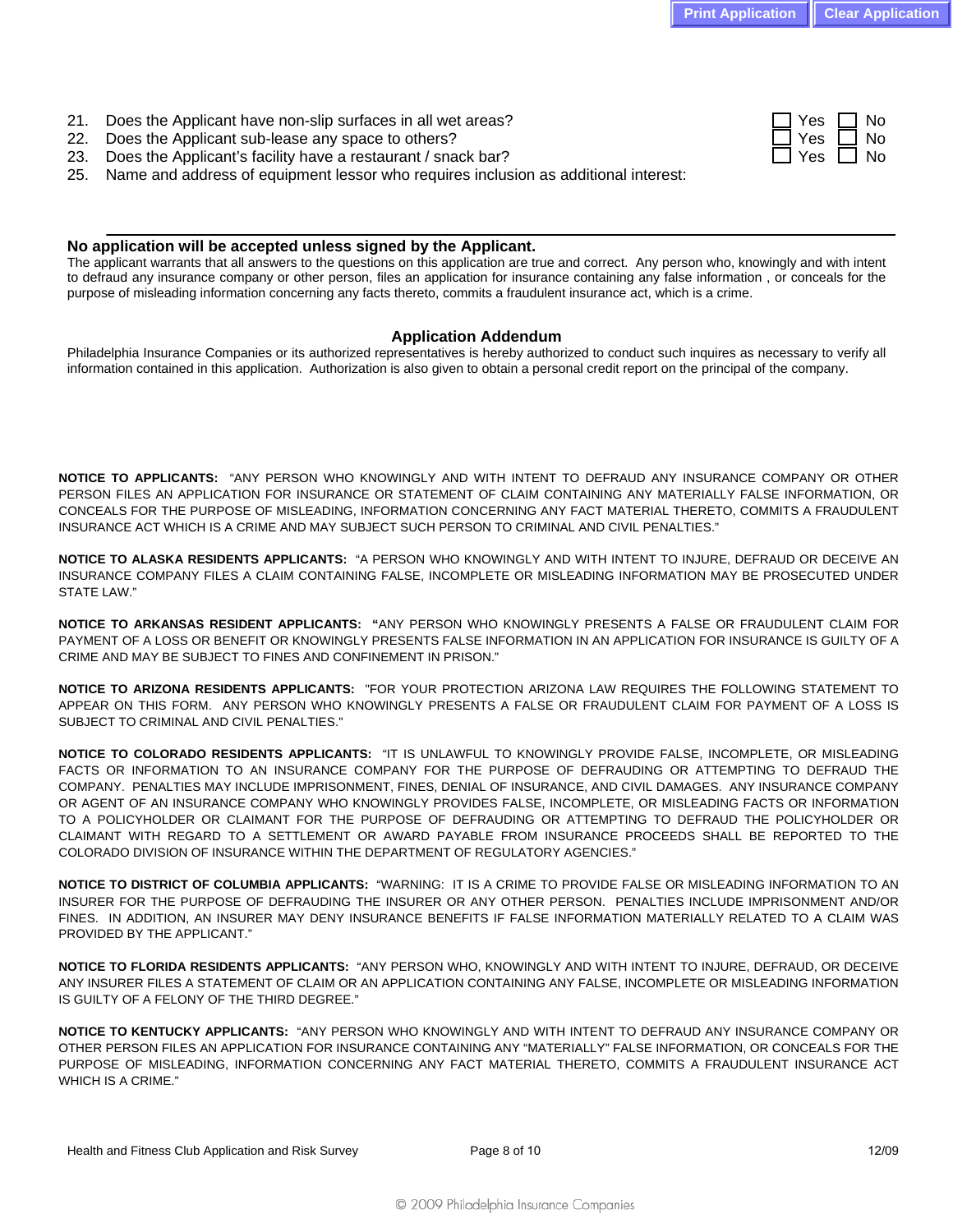**NOTICE TO LOUISIANA RESIDENTS APPLICANTS: "**ANY PERSON WHO KNOWINGLY PRESENTS A FALSE OR FRAUDULENT CLAIM FOR PAYMENT OF A LOSS OR BENEFIT OR KNOWINGLY PRESENTS FALSE INFORMATION IN AN APPLICATION FOR INSURANCE IS GUILTY OF A CRIME AND MAY BE SUBJECT TO FINES AND CONFINEMENT IN PRISON."

**NOTICE TO MAINE RESIDENTS APPLICANTS:** "IT IS A CRIME TO KNOWINGLY PROVIDE FALSE, INCOMPLETE OR MISLEADING INFORMATION TO AN INSURANCE COMPANY FOR THE PURPOSE OF DEFRAUDING THE COMPANY. PENALTIES MAY INCLUDE IMPRISONMENT, FINES OR A DENIAL OF INSURANCE BENEFITS."

**RESIDENTS OF MARYLAND APPLICANTS: "**ANY PERSON WHO KNOWINGLY AND WILLFULLY PRESENTS A FALSE OR FRAUDULENT CLAIM FOR PAYMENT OF A LOSS OR BENEFIT OR WHO KNOWINGLY AND WILLFULLY PRESENTS FALSE INFORMATION IN AN APPLICATION FOR INSURANCE IS GUILTY OF A CRIME AND MAY BE SUBJECT TO FINES AND CONFINEMENT IN PRISON."

**RESIDENTS OF MINNESOTA APPLICANTS**: "ANY PERSON WHO, WITH INTENT TO DEFRAUD OR KNOWING THAT HE/SHE IS FACILITATING A FRAUD AGAINST ANY INSURER, SUBMITS AN APPLICATION OR FILES A CLAIM CONTAINING A FALSE OR DECEPTIVE STATEMENT IS GUILTY OF INSURANCE FRAUD."

**RESIDENTS OF NEW JERSEY APPLICANTS:** "ANY PERSON WHO INCLUDES ANY FALSE OR MISLEADING INFORMATION ON AN APPLICATION FOR AN INSURANCE POLICY IS SUBJECT TO CRIMINAL AND CIVIL PENALTIES."

**RESIDENTS OF NEW MEXICO APPLICANTS:** "ANY PERSON WHO KNOWINGLY PRESENTS A FALSE OR FRAUDULENT CLAIM FOR PAYMENT OF A LOSS OR BENEFIT OR KNOWINGLY PRESENTS FALSE INFORMATION IN AN APPLICATION FOR INSURANCE IS GUILTY OF A CRIME AND MAY BE SUBJECT TO CIVIL FINES AND CRIMINAL PENALTIES."

**RESIDENTS OF NEW YORK APPLICANTS:** "ANY PERSON WHO KNOWINGLY AND WITH INTENT TO DEFRAUD ANY INSURANCE COMPANY OR OTHER PERSON FILES AN APPLICATION FOR INSURANCE OR STATEMENT OF CLAIM CONTAINING ANY MATERIALLY FALSE INFORMATION, OR CONCEALS FOR THE PURPOSE OF MISLEADING, INFORMATION CONCERNING ANY FACT MATERIAL THERETO, COMMITS A FRAUDULENT INSURANCE ACT, WHICH IS A CRIME AND SHALL ALSO BE SUBJECT TO A CIVIL PENALTY NOT TO EXCEED FIVE THOUSAND DOLLARS AND THE STATED VALUE OF THE CLAIM FOR EACH SUCH VIOLATION."

**RESIDENTS OF OHIO APPLICANTS:** "ANY PERSON WHO, WITH INTENT TO DEFRAUD OR KNOWING THAT HE/SHE IS FACILITATING A FRAUD AGAINST ANY INSURER, SUBMITS AN APPLICATION OR FILES A CLAIM CONTAINING A FALSE OR DECEPTIVE STATEMENT IS GUILTY OF INSURANCE FRAUD."

**RESIDENTS OF OKLAHOMA APPLICANTS**: "ANY PERSON WHO KNOWINGLY AND WITH INTENT TO INJURE, DEFRAUD OR DECEIVE ANY INSURER, MAKES ANY CLAIM FOR THE PROCEEDS OF AN INSURANCE POLICY CONTAINING ANY FALSE, INCOMPLETE OR MISLEADING INFORMATION IS GUILTY OF A FELONY."

**RESIDENTS OF OREGON APPLICANTS:** "ANY PERSON WHO KNOWINGLY AND WITH INTENT TO DEFRAUD OR SOLICIT ANOTHER TO DEFRAUD AN INSURER: (1) BY SUBMITTING AN APPLICATION, OR (2) BY FILING A CLAIM CONTAINING A FALSE STATEMENT AS TO ANY MATERIAL FACT, MAY BE VIOLATING STATE LAW."

**RESIDENTS OF PENNSYLVANIA APPLICANTS:** "ANY PERSON WHO KNOWINGLY AND WITH INTENT TO DEFRAUD ANY INSURANCE COMPANY OR OTHER PERSON FILES AN APPLICATION FOR INSURANCE OR STATEMENT OF CLAIM CONTAINING ANY MATERIALLY FALSE INFORMATION OR CONCEALS FOR THE PURPOSE OF MISLEADING INFORMATION CONCERNING ANY FACT MATERIAL THERETO COMMITS A FRAUDULENT INSURANCE ACT WHICH IS A CRIME AND SUBJECTS SUCH PERSON TO CRIMINAL AND CIVIL PENALTIES."

**RESIDENTS OF TENNESSEE APPLICANTS:** "IT IS A CRIME TO KNOWINGLY PROVIDE FALSE, INCOMPLETE OR MISLEADING INFORMATION TO AN INSURANCE COMPANY FOR THE PURPOSE OF DEFRAUDING THE COMPANY. PENALTIES INCLUDE IMPRISONMENT, FINES AND DENIAL OF INSURANCE BENEFITS."

**RESIDENTS OF TEXAS APPLICANTS:** IF A LIFE, HEALTH AND ACCIDENT INSURER PROVIDES A CLAIM FORM FOR A PERSON TO USE TO MAKE A CLAIM, THAT FORM MUST CONTAIN THE FOLLOWING STATEMENT OR A SUBSTANTIALLY SIMILAR STATEMENT: "ANY PERSON WHO KNOWINGLY PRESENTS A FALSE OR FRAUDULENT CLAIM FOR THE PAYMENT OF A LOSS IS GUILTY OF A CRIME AND MAY BE SUBJECT TO FINES AND CONFINEMENT IN STATE PRISON."

**RESIDENTS OF VIRGINIA APPLICANTS:** "IT IS A CRIME TO KNOWINGLY PROVIDE FALSE, INCOMPLETE OR MISLEADING INFORMATION TO AN INSURANCE COMPANY FOR THE PURPOSE OF DEFRAUDING THE COMPANY. PENALTIES MAY INCLUDE IMPRISONMENT, FINES AND DENIAL OF INSURANCE BENEFITS."

**RESIDENTS OF WASHINGTON APPLICANTS: "**IT IS A CRIME TO KNOWINGLY PROVIDE FALSE, INCOMPLETE, OR MISLEADING INFORMATION TO AN INSURANCE COMPANY FOR THE PURPOSES OF DEFRAUDING THE COMPANY. PENALTIES INCLUDE IMPRISONMENT, FINES, AND DENIAL OF INSURANCE BENEFITS."